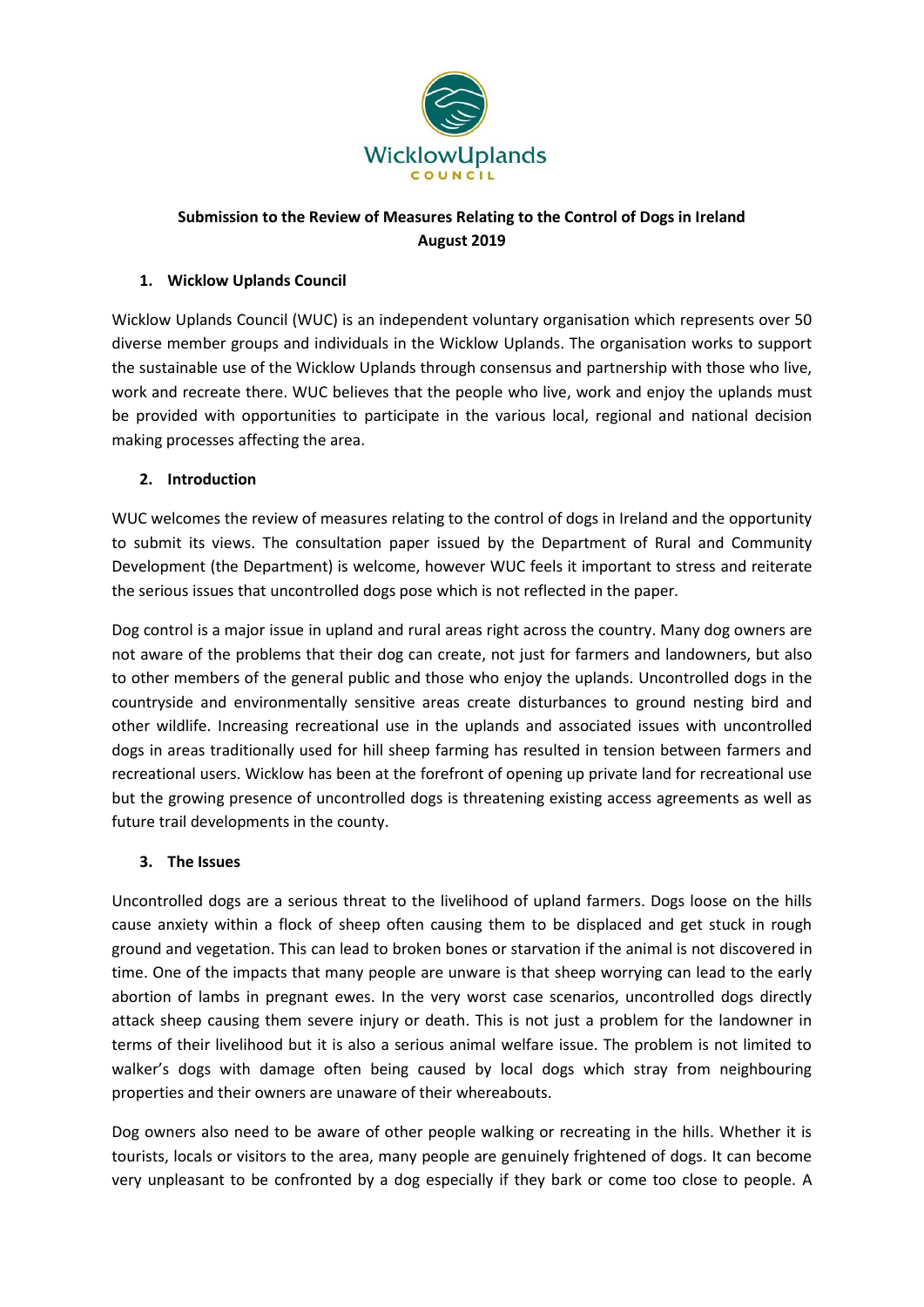large dog can easily knock a child or older adult if they jump on them, even in a playful manner. There are also growing reports of dogs directly attacking each other while on walking trails. Small dogs have been seriously injured and in some cases the dog owners have been bitten as they try to separate them. Again this demonstrates that this is a serious animal welfare issue.

Dog fouling is a growing problem. While there is some awareness of dog fouling being an issue in urban areas, many people are unaware of the importance of clearing up dog fouling in the countryside. Dog fouling in the countryside can cause infections in people or wildlife and can cause serious illness, early abortion and death in livestock. Neosporosis, passed from infected dogs can result in abortion in cattle. Coenuriasis or 'Gid', a fatal disease attacking the brains of sheep is transmitted through worms passed in dog faeces. The parasite Toxocara canis, which is found in dog faeces, can cause blindness. Children are particularly at risk. This is also of great concern to the mountain biking community as faeces lodged in bike wheels can become dislodged and thrown into the air. Direct contact between faecal matter and the eye greatly increases the risk of blindness.

In general, private landowners welcome responsible recreational use of the Wicklow hills and central to this is responsible dog ownership. WUC has been working with the stakeholders to address this escalating problem.

### **4. Wicklow Uplands Council Policy for Dog Control on Private Lands in the Wicklow Uplands**

It is the policy of WUC that dogs should be prohibited on private lands where livestock are present in the Wicklow Uplands<sup>1</sup>. In February 2013, Wicklow Uplands Council in conjunction with Wicklow IFA and the Wicklow Cheviot Sheep Owners Association initiated a campaign to erect signage on private lands in the Wicklow Uplands advising that dogs are prohibited. The signs were erected to alleviate the negative impacts of uncontrolled dog's, particularly at key visitor hotspots. A consistent message is promoted which request that, recreational users respect grazing animals, wildlife and other recreational users and to leave dogs at home. This message is in keeping with the policy of Mountaineering Ireland and Department of Defence lands in Glen of Imaal, the main access route on the western approach to Lugnaquillia.

Despite the erection of this signage there are those that continue to ignore the wishes of the landowners. Farmers acknowledge that most dog owners are responsible and leave dogs at home or keep them on a leash where permissible; however poor behaviour by a minority can threaten existing access agreements. Dog owners need to respect the wishes of landowners who do not want dogs on their land, either on or off a leash.

Current legislation which states that dogs 'need to be under effectual control' is not specific enough. Many dog owners think that their dog would never do any harm and subsequently let them run freely in the uplands. Legislation must be more specific as many dog owners will claim their dog is under effectual control when that is clearly not the case. Dogs in the countryside should be on a leash or at heal.

**.** 

<sup>1</sup> <http://www.wicklowuplands.ie/policy/dog-control/>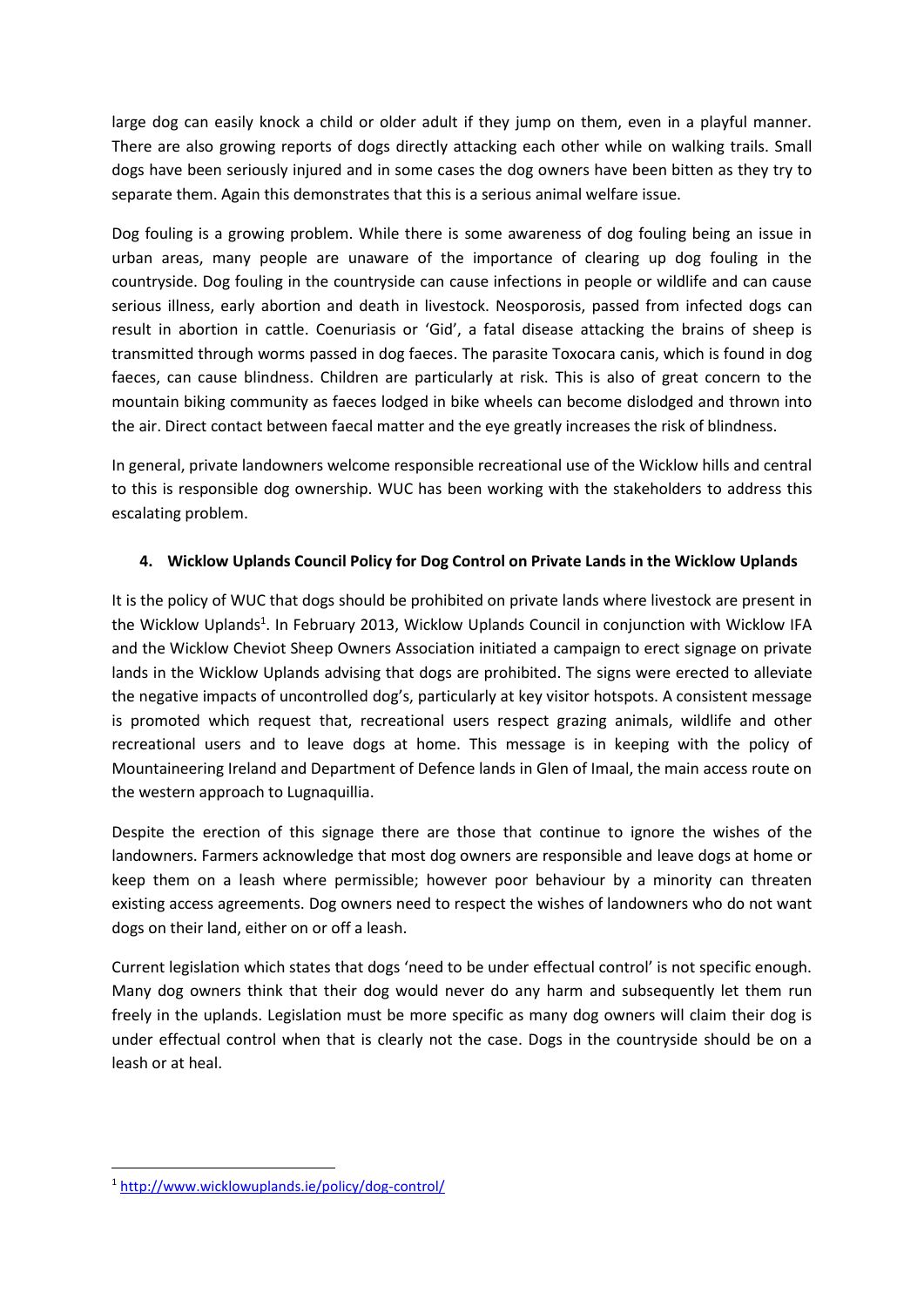### **5. Response to Specific Questions in Consultation Paper**

WUC will respond to those questions which are of most relevance to the interests of our organisation

## **Q1. Should the legislation be amended to included notices, similar to those that are in place in Scotland and Northern Ireland?**

Yes. Such notices would assist in enforcing responsible dog control where there are issues with specific dogs. This would greatly assist in tacking problem dogs in a locality which are prone to wandering freely, causing nuisance or attacking livestock. It is worth noting that many local authorities are limited in terms of resources for the enforcement of dog control i.e. 2/3 dog wardens per county. Legislation should be enabling to ensure that such notices and existing legislation can be enforced effectively by relevant officers outside of the existing dog warden service.

**Q2. N/A**

**Q3. N/A**

1

### **Q4. Are there other initiatives that should be taken in this area?**

There needs to be much greater enforcement of the existing dog licencing system. Current records state that there were 208,098 dogs licenced in Ireland in 2018<sup>2</sup>. However some sources estimate that there are up to 400,000 dogs in Ireland<sup>3</sup>. While the document states that this responsibility lies with local authorities, legislation needs to be enforced effectively by all relevant authorities.

The current situation with two government departments responsible for dog control i.e. the Dept Rural and Community Development and the Department of Agriculture, Food and the Marine is not effective. Dog licencing and microchipping should be dealt with by one government department. One department dealing with this would all streamline the current system and would support better enforcement of the current systems.

Tackling irresponsible dog owners is a huge issue and involves education and enforcement of legislation. This could involve a national campaign or programme to create greater awareness of the issues and to encourage those that are responsible.

# **Q5. Should the requirement that all dogs be kept under 'effectual control' be made more specific? If so, what should this be changed to?**

Yes, 'Effectual Control' needs to be more specific as the term is open to interpretation. Many dog owners think they can keep their dog under effectual control, however in the presence of livestock or other wildlife, the natural instinct of the dog to chase kicks in.

As stated above, it is the policy of WUC that dogs should be prohibited on private lands where livestock are present in the Wicklow Uplands.

<sup>2</sup> <https://assets.gov.ie/19614/2de55f5380054e5eb0032ee4e8ff4099.pdf>

<sup>3</sup> <https://dogsfirst.ie/do-you-have-a-license-for-your-dog/>